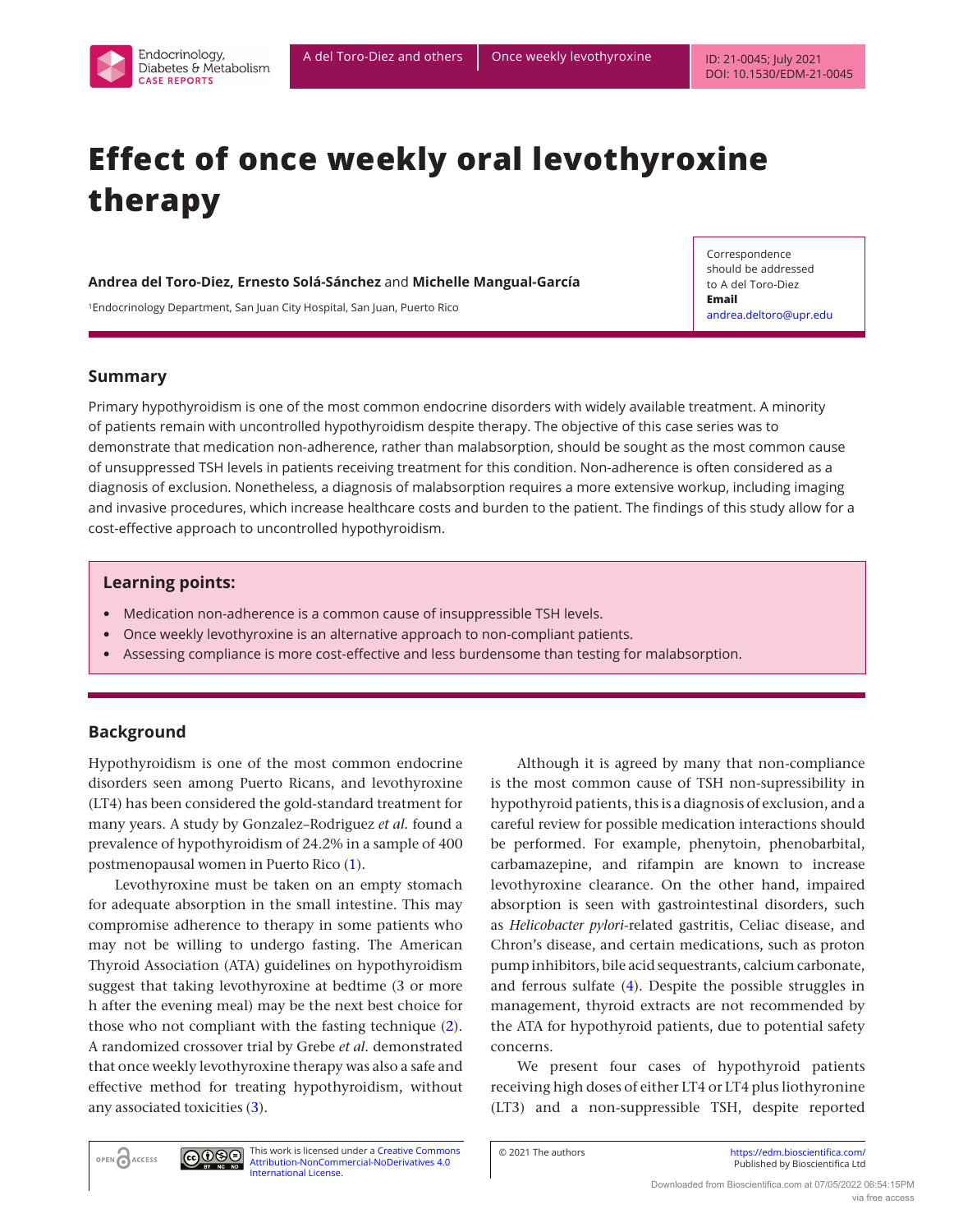

## **Case presentation**

Endocrinology, Diabetes & Metabolism **CASE REPORTS** 

Our first patient was a 52-year-old woman, weighing 62.5 kg, with persistently uncontrolled primary autoimmune hypothyroidism despite receiving Levoxyl 425 μg daily, for a total weekly dose of 2975 μg. This added up to a prestudy dose of 6.8 μg/kg. Hypothyroidism was diagnosed 5 years prior to the study. Her baseline TSH concentration was 56.33 mIU/L and FT4 was 0.04 ng/dL. She reported constipation, fatigue, cold intolerance, and a physical exam was remarkable for delayed deep tendon reflexes. She received a supervised total weekly dose of 700 μg of Synthroid, as calculated by weight, for a total of 6 weeks. At the end of the 6 weeks period, her TSH concentration was 0.75 mIU/L and FT4 was 1.47 ng/dL.

Our second patient was a 49-year-old obese male, weighing 122 kg, with uncontrolled primary autoimmune hypothyroidism, taking 375 μg daily, for a total weekly dose of 2625 μg. He had a pre-study dose of 3.1 μg/kg. Diagnosis was made approximately 10 years prior to the study. His baseline laboratories were remarkable for a TSH of 12.8 mIU/L and a FT4 of 0.66 ng/dL. Patient was asymptomatic. Our patient received a supervised total weekly dose of 1400 μg of Synthroid for 6 consecutive weeks. At the end of the study period, his TSH was 0.72 mIU/L and FT4 was 1.42 ng/dL.

Our third patient was a 46-year-old obese female, weighing 125 kg, with uncontrolled primary autoimmune hypothyroidism diagnosed 8 years ago, taking Synthroid 550 μg daily, for a total weekly dose of 3850 μg. She had a pre-study dose of 4.4 μg/kg of LT4. Her baseline TSH was 4.92 mIU/L and FT4 was 1.19 mIU/L. Patient was asymptomatic. She received a supervised total weekly dose of 1400 μg of Synthroid for 6 weeks. In week 3, laboratory results showed improvement in her thyroid function tests, with a TSH of 3.9 mIU/L and a FT4 of 2.27 ng/dL, which are above the reference range. Then, in week 6, an elevated TSH and normal FT4 were observed.

Our fourth patient was a 46-year-old obese female, weighing 103 kg, with uncontrolled primary autoimmune hypothyroidism diagnosed 7 years ago, despite taking Levoxyl 200 μg daily, for a total weekly dose of 1400 μg. She was receiving a pre-study dose of 2.0 μg/kg of LT4. Her baseline TSH concentration was 17.42 mIU/L and FT4 was 0.78 ng/dL. At the moment of the study, she only reported fatigue and a physical exam was normal. She received a supervised total weekly dose of 1150 μg of Synthroid for the first 2 weeks. The dose was then reduced to 950 μg once weekly for the remainder of the study, due to the over suppression of TSH (0.23 mIU/L) and elevation of FT4 (2.77 ng/dL) with the initial calculated dose. At the end of the study, her TSH and FT4 levels were normal.

## **Treatment**

Patients were treated with oral levothyroxine calculated as 1.6 μg/kg. The medication was provided as a single weekly dose, on Thursdays, for a total of 6 weeks.

## **Outcome and follow-up**

The first and second patients in our case series demonstrated suppressibility of serum TSH values and normalization of FT4 levels with once weekly levothyroxine therapy by the end of the study period at week 6.

The third patient described in our case series was able to achieve suppressible serum TSH concentrations by week 3, together with increased levels of FT4, which demonstrated adequate levothyroxine absorption. Afterward, her serum TSH concentration increased and remained above the normal range. This is attributed to an interruption in the continuity of the study due to natural disasters (hurricanes Irma and Maria) in Puerto Rico during the time of the levothyroxine absorption test.

The fourth patient described in the case series exhibited over suppression of serum TSH by week 3, together with FT4 elevation, even though levothyroxine therapy was initially started at a dose calculated by weight. The dose was adjusted accordingly, and serum TSH and FT4 levels normalized by the end of the follow-up period at week 6.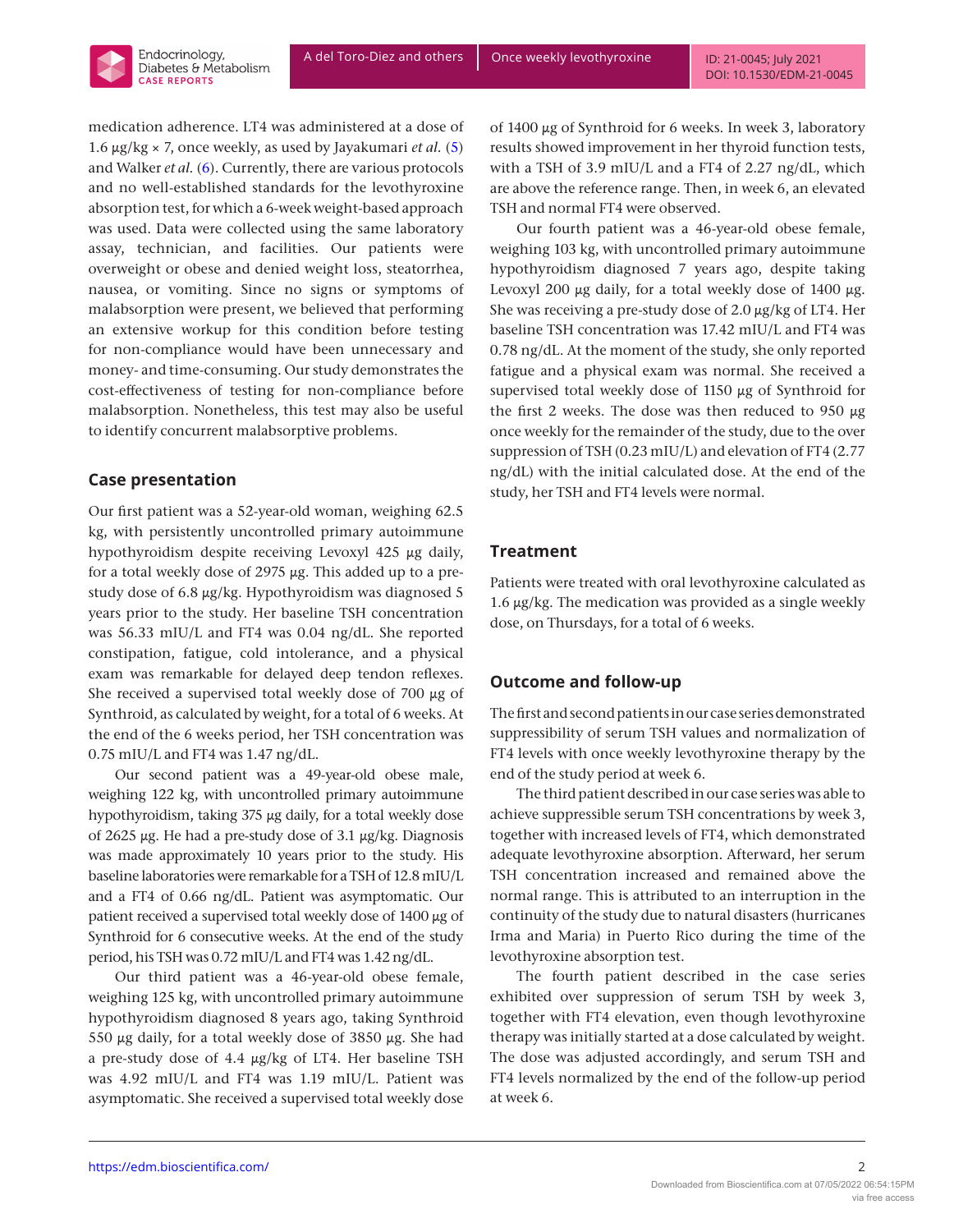

#### **Discussion**

Medication non-adherence affects approximately 40–50% of patients with chronic diseases. Adherence to medical therapy is defined in most studies as taking 80% or more of the prescribed medication doses. Barriers to medication adherence include lack of patient motivation, depression, cognitive impairment, low educational level, drug or alcohol use, complexity, and costs of treatment, fear of side effects, poor physician-patient relationship, and asymptomatic disease [\(7](#page-4-3)).

Table 1 summarizes the baseline characteristics of our patients. As demonstrated in [Figs 1](#page-3-3) and [2,](#page-3-3) there is an overall trend toward suppressibility of serum TSH and an increase in FT4 after 6 consecutive weeks of once weekly levothyroxine bolus treatment, as determined by the patient's weight. All of the patients' calculated levothyroxine doses were less than the doses they had been receiving prior to the study and all patients had longstanding primary hypothyroidism, presumed to be of autoimmune etiology, given no history of thyroid surgery or radioiodine therapy. All patients tolerated the once weekly levothyroxine bolus without adverse effects. A workup for malabsorption was not performed in these patients in order to be cost-effective, given most patients were overweight or obese and they had no signs or symptoms suggesting this as a possible etiology.

The first and second patients in our case series demonstrated suppressibility of serum TSH values and normalization of FT4 levels with once weekly levothyroxine therapy. These results show that initial TSH nonsuppressibility in these patients was clearly due to noncompliance with the medication regimen.

The third patient described in our case series was able to achieve suppressible serum TSH concentrations by week 3, together with increased levels of FT4, which demonstrated adequate levothyroxine absorption. Afterward, her serum TSH concentration increased and remained above the normal range. This is attributed to an interruption in the continuity of the study due to natural disasters (hurricanes Irma and Maria) in Puerto Rico during the time of the levothyroxine absorption test.

The fourth patient described in the case series exhibited over suppression of serum TSH by week 3, together with FT4 elevation, even though levothyroxine therapy was initially started at a dose calculated by weight. This strongly suggests that malabsorption is not present. The dose was adjusted accordingly, and serum TSH and FT4 levels were normalized by the end of the follow-up period. This demonstrates that when taken correctly and with adequate compliance, levothyroxine therapy is indeed capable of restoring euthyroidism.

We conclude that non-adherence to medical therapy was the most likely reason for non-suppressibility of serum TSH values in these patients who had been taking much larger doses of levothyroxine than merited by weight. In most cases, a thorough medical history and physical examination, including medication history and BMI, are enough to determine the cause for persistent uncontrolled hypothyroidism despite large doses of thyroxine replacement.

This condition in which the patient denies poor adherence is termed by some authors, pseudomalabsorption and often results in challenges in diagnosis and management. A complete malabsorption workup often includes a battery of blood tests and stool samples, together with radiologic imaging, endoscopy, and breath tests to determine a specific etiology. This process may be time-consuming, invasive, and results in higher costs and stress to the patient in the phase of an uncertain diagnosis. We believe that the evaluation of pseudomalabsorption with a supervised weekly levothyroxine bolus test is simple and cost-effective and should be done before a complete malabsorption workup unless the patient's symptoms clearly indicate otherwise. Gonzales *et al.* demonstrated the effectiveness of the levothyroxine absorption test in distinguishing malabsorption from pseudomalabsorption in patients with hypothyroidism, with 12 out of 13 patients proving to have non-adherence with therapy ([8\)](#page-4-4). Rangan *et al.* also demonstrated two case reports of patients who had uncontrolled hypothyroidism due to suspected noncompliance with treatment, but then achieved normal TSH levels after therapy was changed to weekly levothyroxine [\(4\)](#page-4-0).

| Baseline characteristics of patients.<br>Table 1 |  |
|--------------------------------------------------|--|
|--------------------------------------------------|--|

| <b>Patient</b> | Age at<br>diagnosis | <b>Sex</b> | Weight (kg) | <b>Medication regimen</b><br>pre-test | <b>Baseline TSH</b><br>(mIUI/L) | Signs/symptoms                                                           |
|----------------|---------------------|------------|-------------|---------------------------------------|---------------------------------|--------------------------------------------------------------------------|
|                | 47                  | Female     | 62.5        | Levoxyl at 6.8 µg/kg                  | 56.33                           | Constipation, fatigue, cold intolerance,<br>delayed deep tendon reflexes |
|                | 39                  | Male       | 122         | Synthroid at 3.1 µg/kg                | 12.8                            | Asymptomatic                                                             |
|                | 38                  | Female     | 125         | Synthroid at 4.4 µg/kg                | 4.92                            | Asymptomatic                                                             |
| 4              | 39                  | Female     | 103         | Levoxyl at 2 µg/kg                    | 17.4                            | Fatigue                                                                  |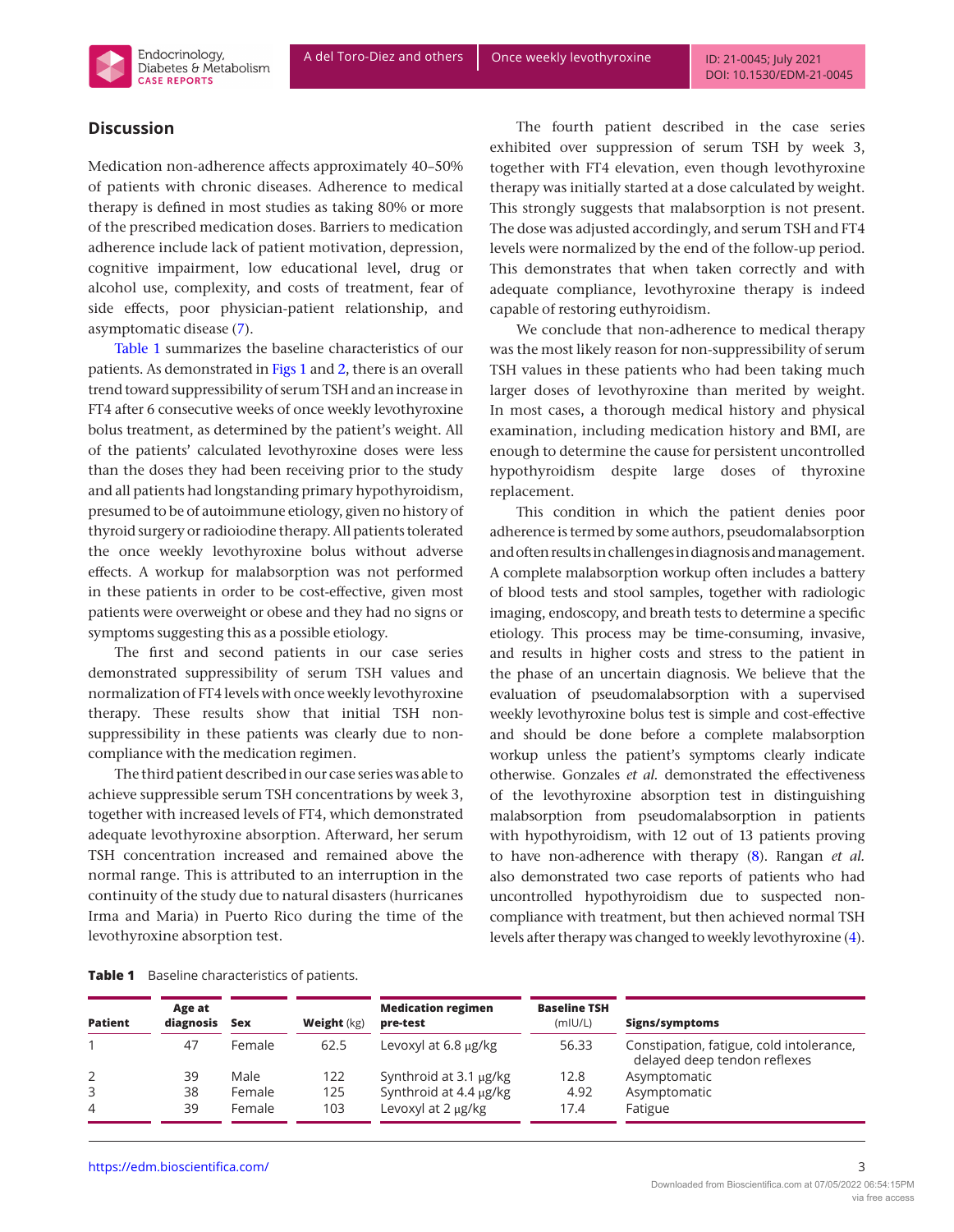<span id="page-3-3"></span>





Because the elimination half-life of thyroxine is approximately 7 days, it is plausible to administer once weekly thyroxine therapy in order to restore euthyroidism. Once weekly dosing helps maintain euthyroidism because intermittent administration of thyroxine may suppress antibody levels [\(9](#page-4-5)). Another mechanism is that at the end of the weekly treatment, when FT4 levels are considerably lower, there is more peripheral conversion of T4 to the metabolically active T3, whereas conversion of T4 to the metabolically inactive rT3, is decreased ([3](#page-3-2)). Our results also aid us in avoiding the use of more complex replacement therapies that may result in higher costs and not necessarily control thyroid function tests. It has been demonstrated that the use of generic is as effective as brand-name levothyroxine in controlling thyroid dysfunction [\(10\)](#page-4-6). Nonetheless, it is recommended that patients adhere to the same therapy throughout the treatment period, as the use of different formulations may impact the control of thyroid disease because they often have different bioavailability.

This case series demonstrates the cost-effectiveness of testing for pseudomalabsorption as an initial step. Using our first patient as a reference, before this study she was receiving 425 μg daily of LT4, resulting in a weekly cost of \$12.46 and a monthly cost of \$53.40, if calculated using one LT4 300 μg pill and a 125 μg pill. After the study, she needed 700 μg weekly of LT4, for a weekly cost of \$2.71 and a monthly cost of \$10.84. This was calculated using one 300 μg pill and two 200 μg pills. Medication compliance should be reinforced, and this will subsequently result in a significant reduction in cost with regards to pills, laboratory evaluation, and healthcare visits.

Potential limitations of our study are a small number of patients, one patient had an interruption in the continuity of treatment, and patients were not followed after the termination of the study to determine persistent compensation of thyroid function, as further follow-up was provided by Endocrinologists outside our clinics.



**Figure 2** Weekly free T4 values per patient.

Strengths of the study include consistency of results and that the same laboratory assay, technician, and facilities were used for the duration of the study. Further studies could be performed to determine the effect of once weekly dosing on lipid homeostasis and quality of life.

#### **Declaration of interest**

The authors declare that there is no conflict of interest that could be perceived as prejudicing the impartiality of the research reported.

#### **Funding**

This research did not receive any specific grant from any funding agency in the public, commercial, or not-for-profit sector.

#### **Patient consent**

Written consent was obtained from patients.

#### **Author contribution statement**

Dr Del Toro-Diez was involved in the literature review, manuscript writing, and revision. Dr Ernesto Solá-Sánchez and Dr Michelle Mangual-García are Endocrinologists who were involved in patient care and manuscript revision.

#### **References**

- <span id="page-3-0"></span>1 Gonzalez-Rodriguez LA, Felici-Giovanini ME & Haddock L. Thyroid dysfunction in an adult female population: a population-based study of Latin American Vertebral Osteoporosis Study (LAVOS) – Puerto Rico site hypothytoidism in LAVOS-Puerto Rico site. *Puerto Rico Health Sciences Journal* 2013 **32** 57–62.
- <span id="page-3-1"></span>2 Jonklaas J, Bianco AC, Bauer AJ, Burman KD, Cappola AR, Celi FS, Cooper DS, Kim BW, Peeters RP, Rosenthal MS *et al.* Guidelines for the treatment of hypothyroidm. *Thyroid* 2014 **24** 1670–1751. [\(https://doi.](https://doi.org/10.1089/thy.2014.0028) [org/10.1089/thy.2014.0028\)](https://doi.org/10.1089/thy.2014.0028)
- <span id="page-3-2"></span>3 Grebe SK, Cooke RR, Ford HC, Fagerström JN, Cordwell DP, Lever NA, Purdie GL & Feek CM. Treatment of hypothyroidism with once weekly thyroxine. *Journal of Clinical Endocrinology and Metabolism* 1997 **82** 870–875. [\(https://doi.org/10.1210/jcem.82.3.3830\)](https://doi.org/10.1210/jcem.82.3.3830)